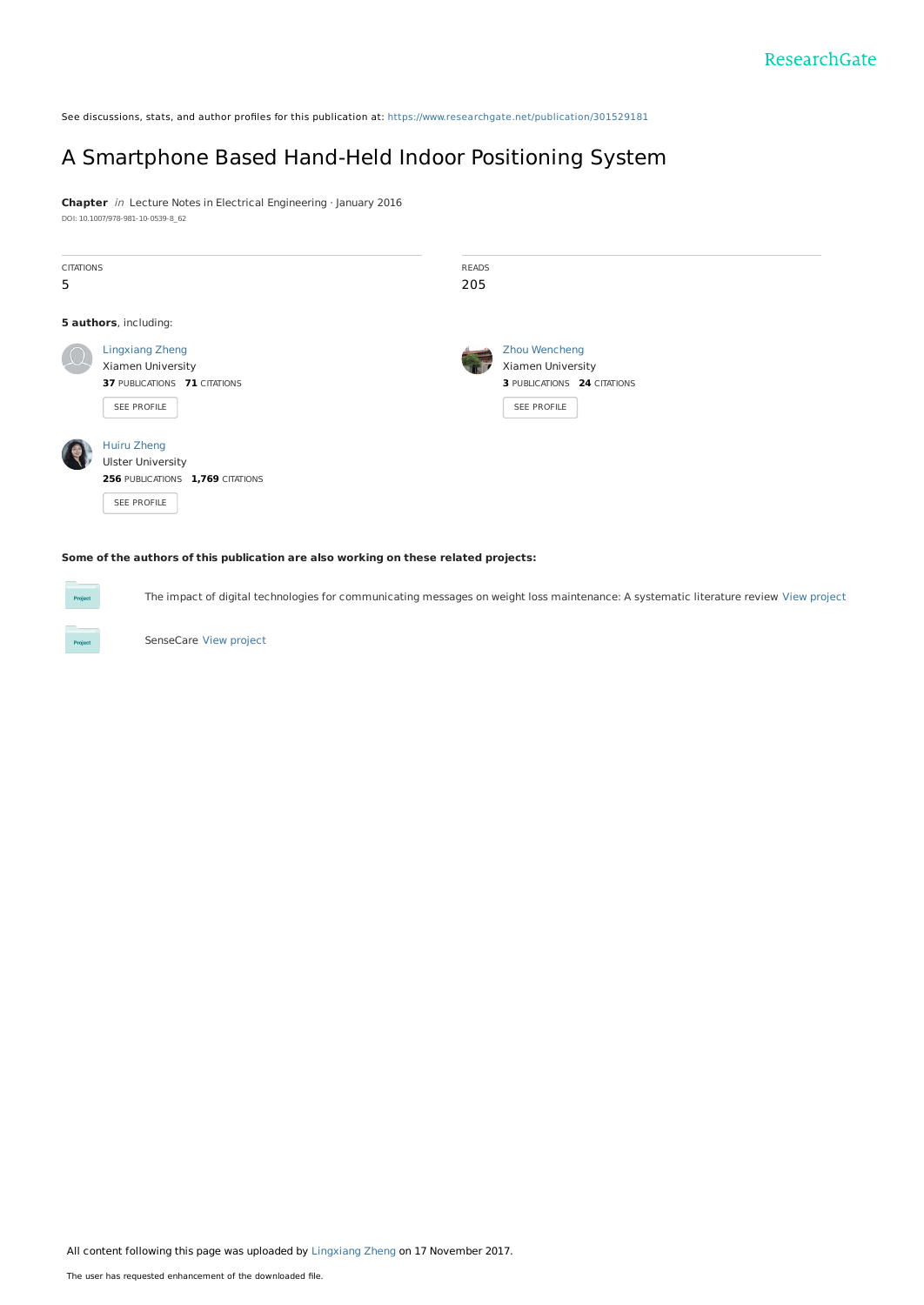## A Smartphone Based Hand-Held Indoor Positioning System

Lingxiang Zheng, Zongheng Wu, Wencheng Zhou, Shaolin Weng and Huiru Zheng

Abstract In this paper, we present a smartphone-based hand-held indoor positioning system. The system collects data using the accelerometer, gyroscope and gravity virtual sensor sensors embedded in the smartphone. The accelerometer and gravity data are used to detect zero vertical speed and calculate the vertical displacement of each walking step, and then the Pythagorean Theorem is applied to calculate the step length of every step. Gyroscope data is used to estimate the direction angle. The step length and the direction angle of each step is combined to determine the coordinates of each step. A Kalman filter is used to reduce the vertical speed offset caused by accelerometer drift errors. The testing results show good performance of the proposed system.

**Keywords** Smartphone  $\cdot$  Indoor positioning  $\cdot$  Kalman filter

## 1 Introduction

In many applications, indoor positioning is required, in particular where the Global Positioning System (GPS) is not available, for example, tracking a firefighter in fire scenes, looking for a car in an underground parking, tracking health-care workers and instruments in a hospital, and so on.

Currently, most indoor positioning methods use infrastructure-based approaches and rely on the signals of external devices. It limits their usability, especially when there are not any external sources of signals or these signals are hard to

L. Zheng  $(\boxtimes) \cdot$  Z. Wu  $\cdot$  W. Zhou  $\cdot$  S. Weng  $\cdot$  H. Zheng

H. Zheng e-mail: h.zheng@ulster.ac.uk

L. Zheng  $\cdot$  Z. Wu  $\cdot$  W. Zhou  $\cdot$  S. Weng  $\cdot$  H. Zheng School of Computing and Mathematics, Ulster University, Jordanstown Campus, Shore Road, Newtownabbey, Co. Antrim, UK

© Springer Science+Business Media Singapore 2016 J.C. Hung et al. (eds.), Frontier Computing, Lecture Notes in Electrical Engineering 375, DOI 10.1007/978-981-10-0539-8\_62

School of Information Science and Engineering, Xiamen University, Xiamen, China e-mail: lxzheng@xmu.edu.cn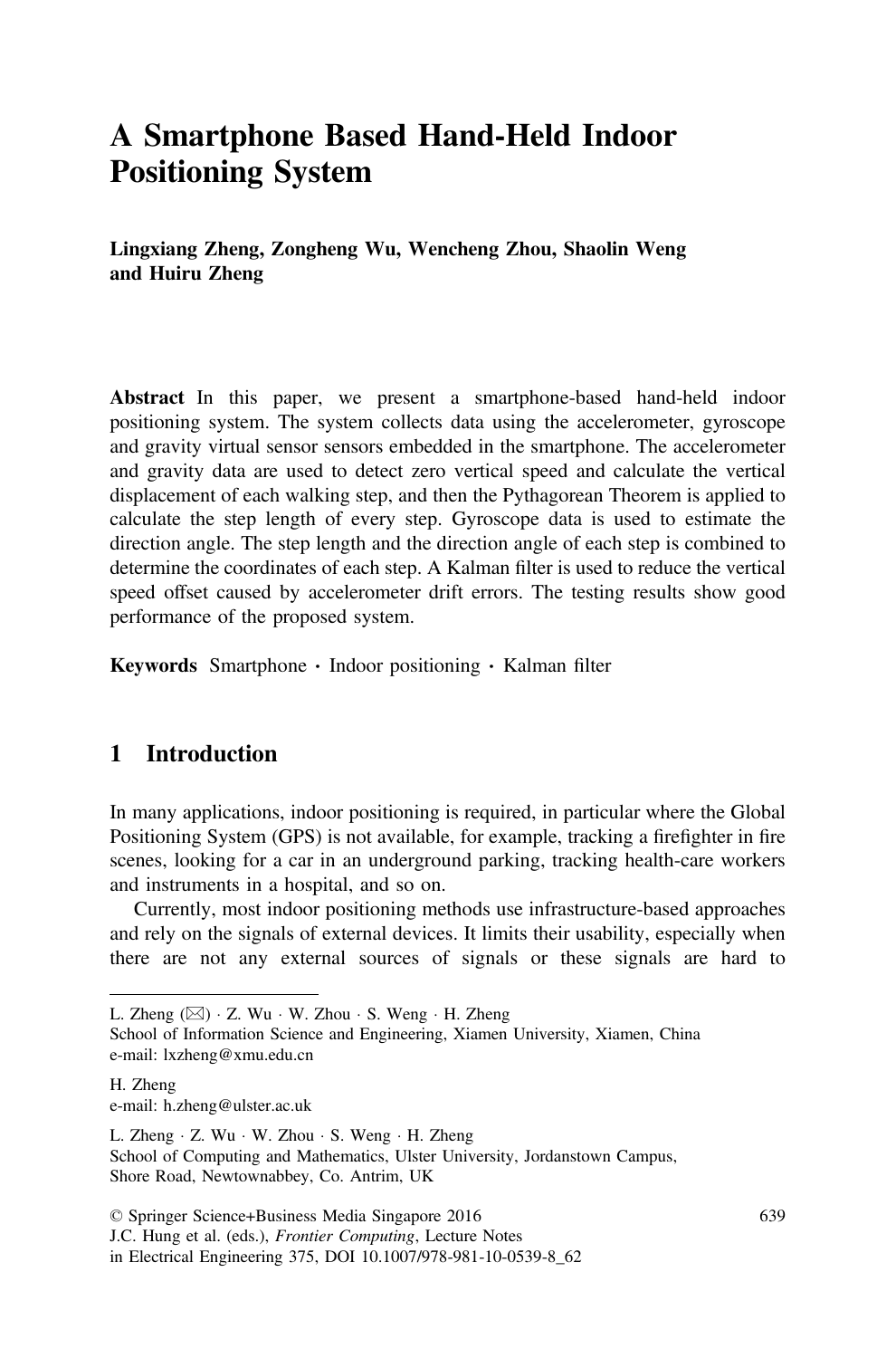setup. Moreover, the wireless signal source is vulnerable to interruptions or interferences, which makes it harder to establish an accurate and stabilized indoor positioning system.

Infrastructure-free-based approaches eliminate the needs of external signals. Most of these approaches are based on accelerometers and gyroscopes. Depending on where the sensors are placed, previous studies generally could be classified into three types: foot mounted  $[1-8]$  $[1-8]$  $[1-8]$  $[1-8]$ , waist mounted  $[9-12]$  $[9-12]$  $[9-12]$  $[9-12]$  and hand-held  $[13-15]$  $[13-15]$  $[13-15]$  $[13-15]$ . In our previous research [\[16](#page-12-0), [17\]](#page-12-0), we proposed a 3D indoor positioning system using low cost MEMS sensors mounted on foot, algorithms were developed to calculate the position using a Kalman filter. In  $[18]$  $[18]$ , the author put a smart phone in pocket and estimated the vertical displacement by double integral vertical velocity, then calculate the step length through the Pythagorean Theorem, and obtained the attitude information through map matching. In [[15\]](#page-12-0), the author presented an activity sequence-based indoor pedestrian localization approach using smartphones held in hand in front of body. Nonetheless, these methods still use specialized sensors, require a floor plan, and have to go through a training phase or suffer from low accuracy.

To overcome the above limitations, we developed an indoor positioning system using a smartphone held on hand static to body and the system doesn't require training nor a floor plan. This method uses a smartphone application to collect the data of phone's built-in accelerometer, gyroscope and virtual gravity sensor. A 5-dimensional Kalman filter is designed in accordance with the motion equation to calculate the vertical velocity. The vertical displacement is the integral of vertical velocity, step lengths are then obtained using the Pythagorean Theorem given the length of legs. The heading of each step can be estimated by the angular velocity measured by gyroscope.

The sensors can accurately collect data in harsh environment. However, the drift and bias errors of the sensors cause serious problems. Such errors can accumulate over time, so the measured vertical acceleration over time accumulated an increasingly large error. We use a zero velocity update method (ZUPT) method to overcome the sensors errors and improve the accuracy significantly.

The rest of this paper is organized as follows: Sect. 2 introduces details of the design, framework and the processing method. Section [3](#page-7-0) presents the experiments and results. Section [4](#page-11-0) concludes the paper.

#### 2 Methods

The overall design and the execution framework of the system is shown in Fig. [1](#page-3-0). The system consists of five modules: data acquisition, ZUPT, step length calculation, Kalman filter, and trajectory calculation.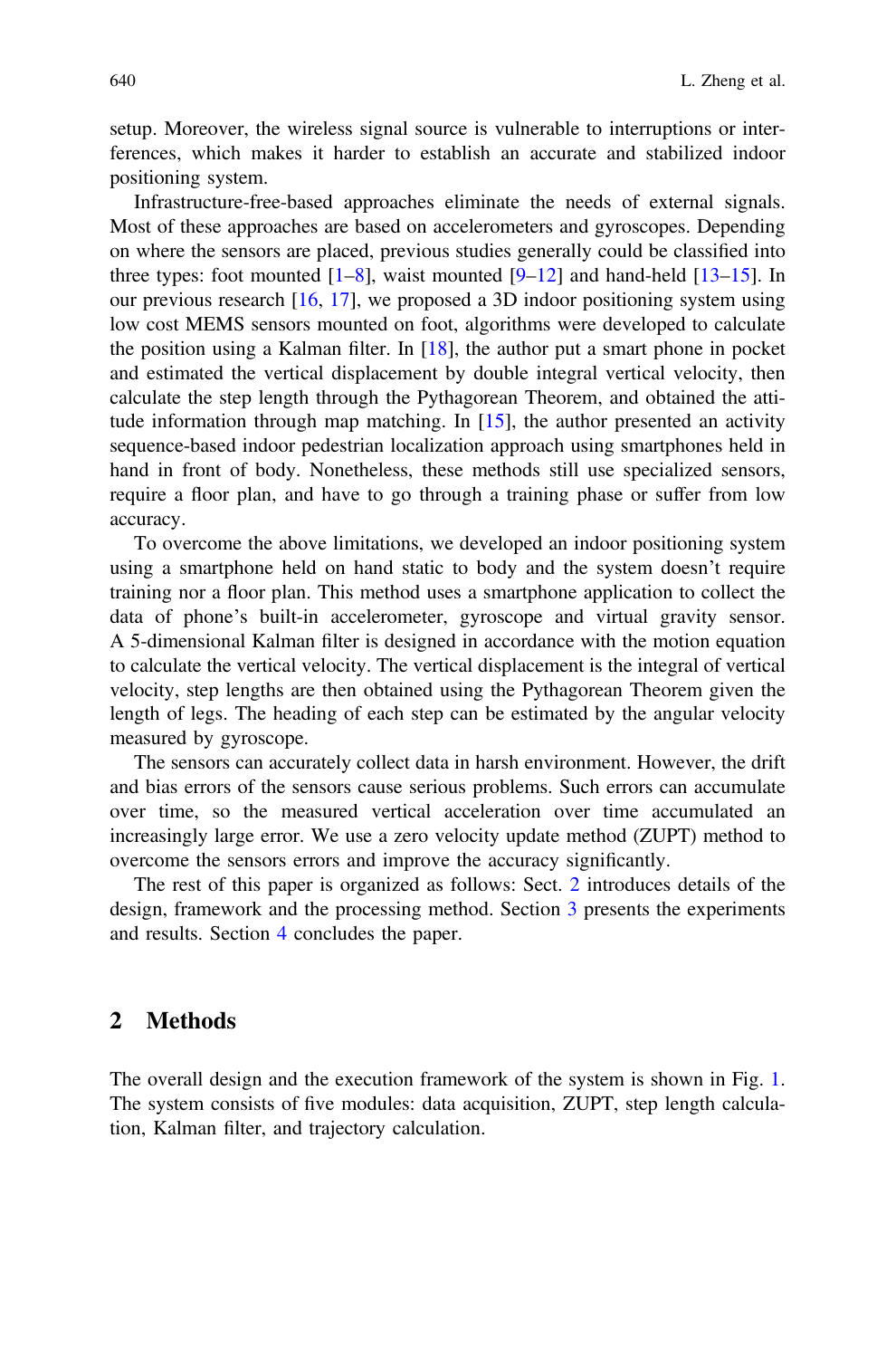<span id="page-3-0"></span>

Fig. 1 System architecture

## 2.1 Data Acquisition

We designed an android APP to acquire data from accelerometers, gyroscopes and gravity sensor (virtual sensor filtered by acceleration) from the smart phone hold by the pedestrian. The sampling interval is 40 ms. We found that sampling interval faster than 40 ms doesn't improve experimental accuracy, only to increase the phone's power consumption. The sampling interval slower than 40 ms will reduce the experimental accuracy. The outputs of the accelerometers and gravity sensor are sent to ZUPT module to detect the zero vertical velocity moments. In addition, a Kalman filter based framework is used to fusion the outputs of the sensors and to estimate the non-linear error of the vertical velocity and heading that increases over time, so the acceleration information is also sent to Kalman filter together with the outputs of the gyroscopes.

## 2.2 ZUPT

ZUPT (zero velocity update) has been proved to be an effective method to control and eliminate data drift errors. ZUPT is triggered when the vertical velocity of trunk is zero. During one step (from one heel-touching-ground event to the next heel-touching-ground event), there are two events which vertical velocity of trunk will be zero, the first one is a heel-touching-ground event, which happens when the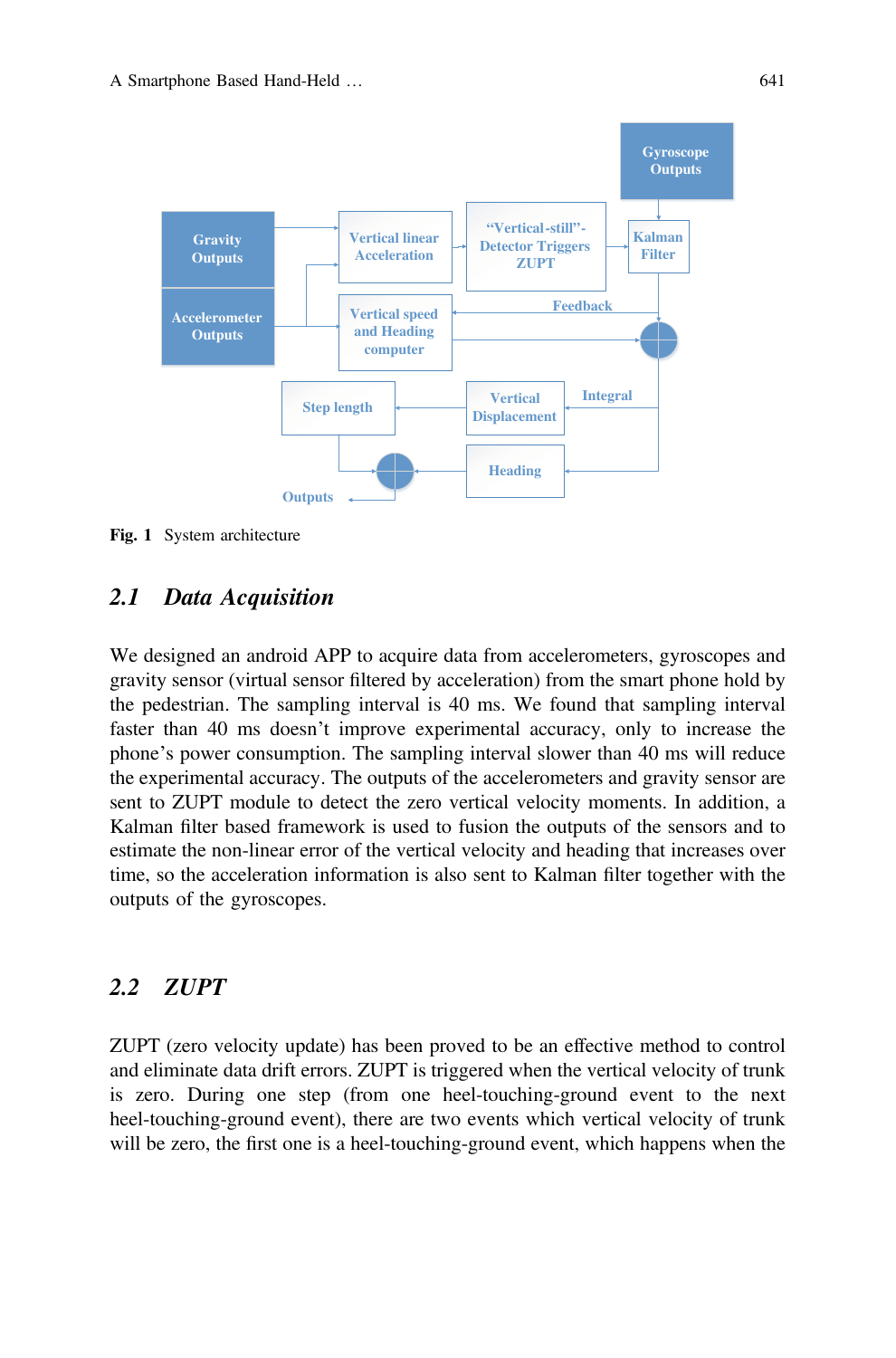heel just hits the ground and the trunk is in its lowest position during the entire step [\[18](#page-12-0)]. The second one is the stance, which occurs when the foot is flat on the ground and the trunk reaches its highest point. Meanwhile, while these two event happen, the linear acceleration of trunk meets its minimum and maximum points respectively. So we can extract these two zero vertical velocity moments of every step.

Gravity sensor is a virtual sensor obtained by filtering the acceleration sensor, its result is a three-dimensional vector of gravity acceleration. Taken straight up to a positive direction, according the vector dot product principle, the vertical linear acceleration  $a<sub>z</sub>$  is computed as (1). To extract each of the peaks and valleys will get two zero vertical velocity moments in every steps.

$$
a_z = -\frac{(\vec{a} - \vec{g}) \cdot \vec{g}}{|\vec{g}|} \tag{1}
$$

where  $\vec{a}$  represents the result vector of accelerometer,  $\vec{g}$  is the acceleration of gravity. The detection of zero vertical velocity is shown in Fig. 2.



Fig. 2 Detection of zero vertical velocity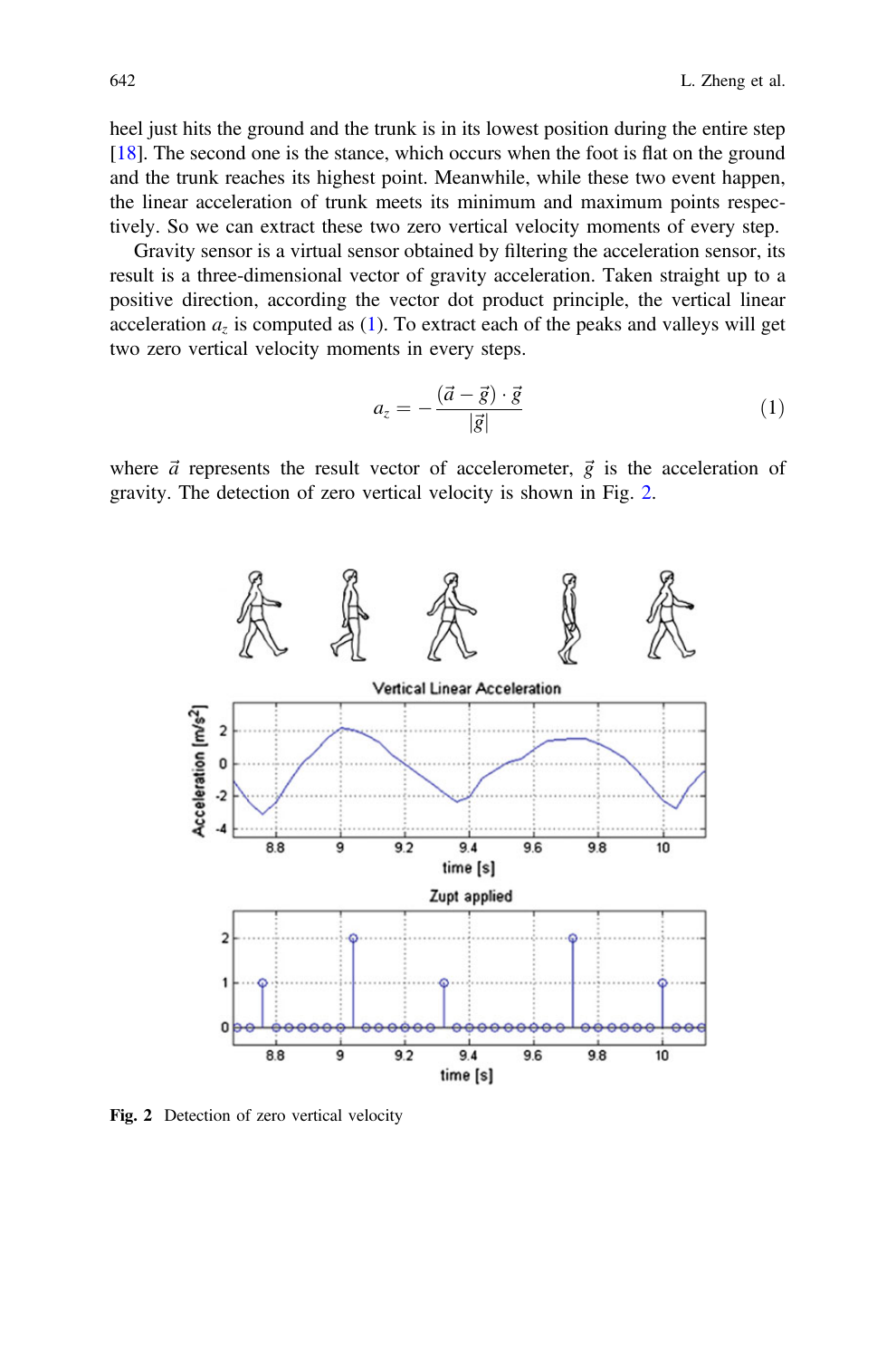#### 2.3 Kalman Filter Design

Navigation parameters used in the study are vertical velocity, vertical displacement, and attitude information. So we built a transition model  $X(k)$  which consist of vertical velocity  $(V_z(k))$ , vertical displacement  $(Z(k))$ , and attitude information of the pedestrian  $(Roll(k), Pitch(k), Yaw(k))$  respectively:

$$
X(k) = [Z(k), V_z(k), Roll(k), Pitch(k), Yaw(k)]
$$
\n(2)

We listed the equations of motion to solve the vertical velocity and vertical displacement of the transition model:

$$
\begin{bmatrix} Z(k+1) \\ V_z(k+1) \end{bmatrix} = \begin{bmatrix} 1 & T_s \\ 0 & 1 \end{bmatrix} \otimes \begin{bmatrix} Z(k+1) \\ V_z(k) \end{bmatrix} + \begin{bmatrix} 0 & 0 & \frac{T_s^2}{2} \\ 0 & 0 & T_s \end{bmatrix} \otimes \begin{bmatrix} a_x \\ a_y \\ a_z \end{bmatrix}
$$
 (3)

where  $T_s$  represents the sampling interval,  $a_z$ ,  $a_y$ ,  $a_x$  represents x, y, z-axis acceleration respectively.

While time line moves to the moment where zero vertical velocity is detected by ZUPT, Kalman filter is triggered, updating vertical velocity to zero, and the previous non-zero vertical velocity feeds back to the Kalman filter as the offset to eliminate the accumulated error.

#### 2.4 Step Length Calculation

The transition model  $x(k)$  of the Kalman filter consists of vertical velocity, it is sin-like curve which crosses x-axis twice in one step, and the zero points are the moments with maximum and minimum vertical acceleration which detected by ZUPT. The vertical velocity of trunk in one step (from one heel-touching-ground event (t1) to the next heel-touching-ground event (t2) is shown in Fig. [3](#page-6-0).

The whole one step can be divided into two periods according to zero points (t1,  $t2$ ,  $t3$ ). The period from the start point  $(t1)$  to the middle zero point  $(t2)$  represents the period from the first heel-touching-ground event to the stance event, that is, the period for the foot behind to catch the other foot which is in front. While the period from the middle zero point  $(12)$  to the end point  $(13)$  represents the period from the stance event to the second heel-touching-ground event, that is, the foot behind not only catches up the front foot (last period) but also opens up a new pace and it will become the front foot in next step.

At the beginning of walking, that is, the beginning of the first step, both feet are in stance state, waiting for opening up a new step. So there is no first period but the second period immediately, making vertical velocity to contain the period above the x-axis only. The final step only contains first period but no second one. The foot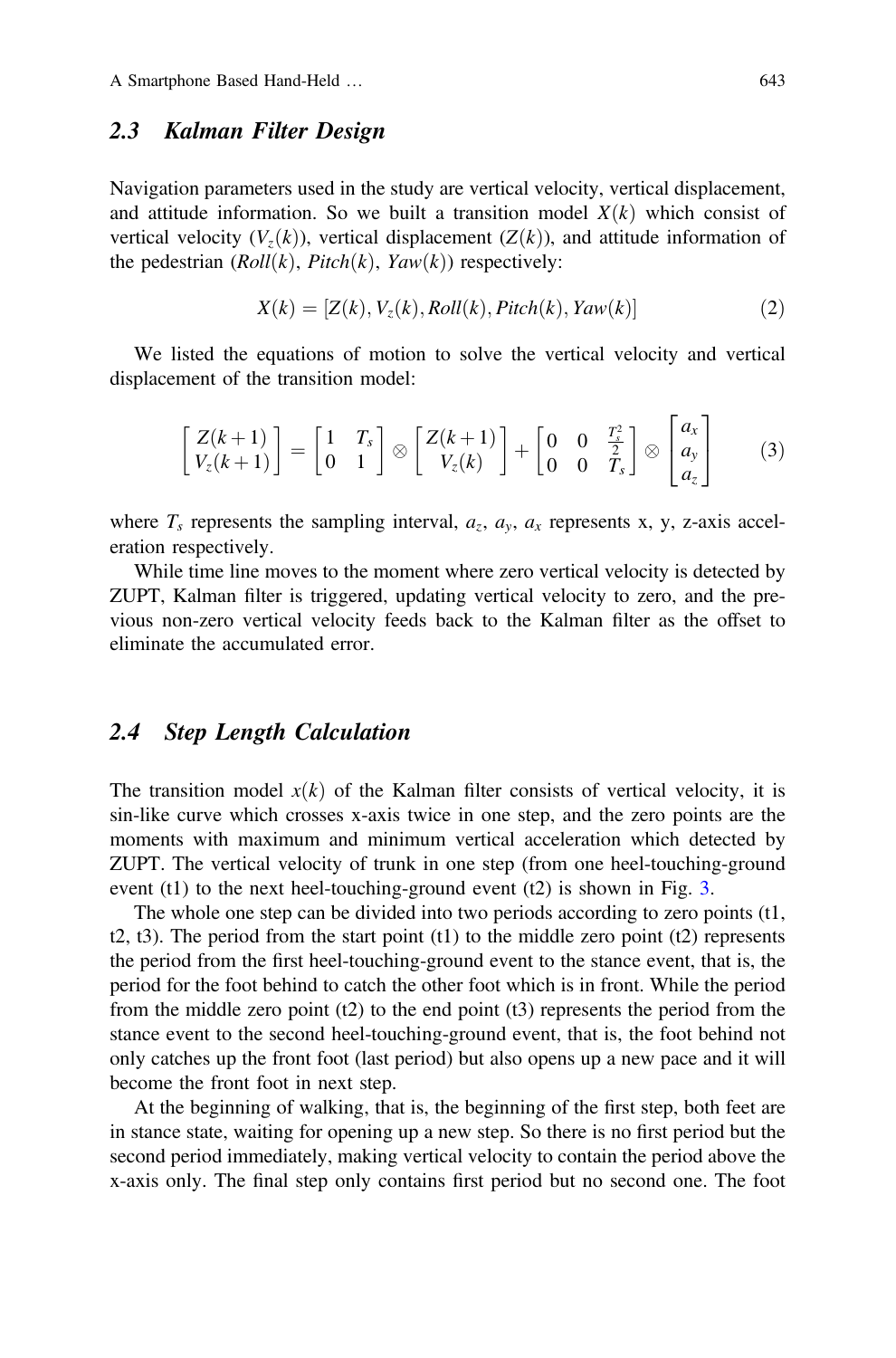

behind catches the front foot and stops once it has caught it up and the whole walking stops but not to open up new pace. So the graph of final step only contains the part below the x-axis.

So the vertical displacement of trunk in one step can be obtained through integrating the second period of the vertical velocity graph, and then taking the absolute value. Assuming the length of legs  $L$  is known, we can obtain the step length  $(D(k))$  through the Pythagorean Theorem by (4).

$$
D(k) = 2\sqrt{-2L \int_{t1}^{t2} V_z(k) - (\int_{t1}^{t2} V_z(k))^2}
$$
 (4)

The method to obtain step length is also shown in Fig. [4](#page-7-0).

where  $L$  represents the length of leg,  $D$  is the step length,  $h$  is the vertical displacement of trunk which can be obtained by (5).

$$
h(k) = -\int_{t1}^{t2} V_z(k)
$$
 (5)

So the process we calculate step length is actually the process of calculating how far the foot behind is to catch up the other foot in front. The pace opened up by the first step is to be chased by the second step. So the first step should not be counted in (first step has no second period). The final step is not to open up a new pace but to chase the pace opened up by last step. So the final step should be counted in.

<span id="page-6-0"></span>Fig. 3 Vertical velocity of trunk in one step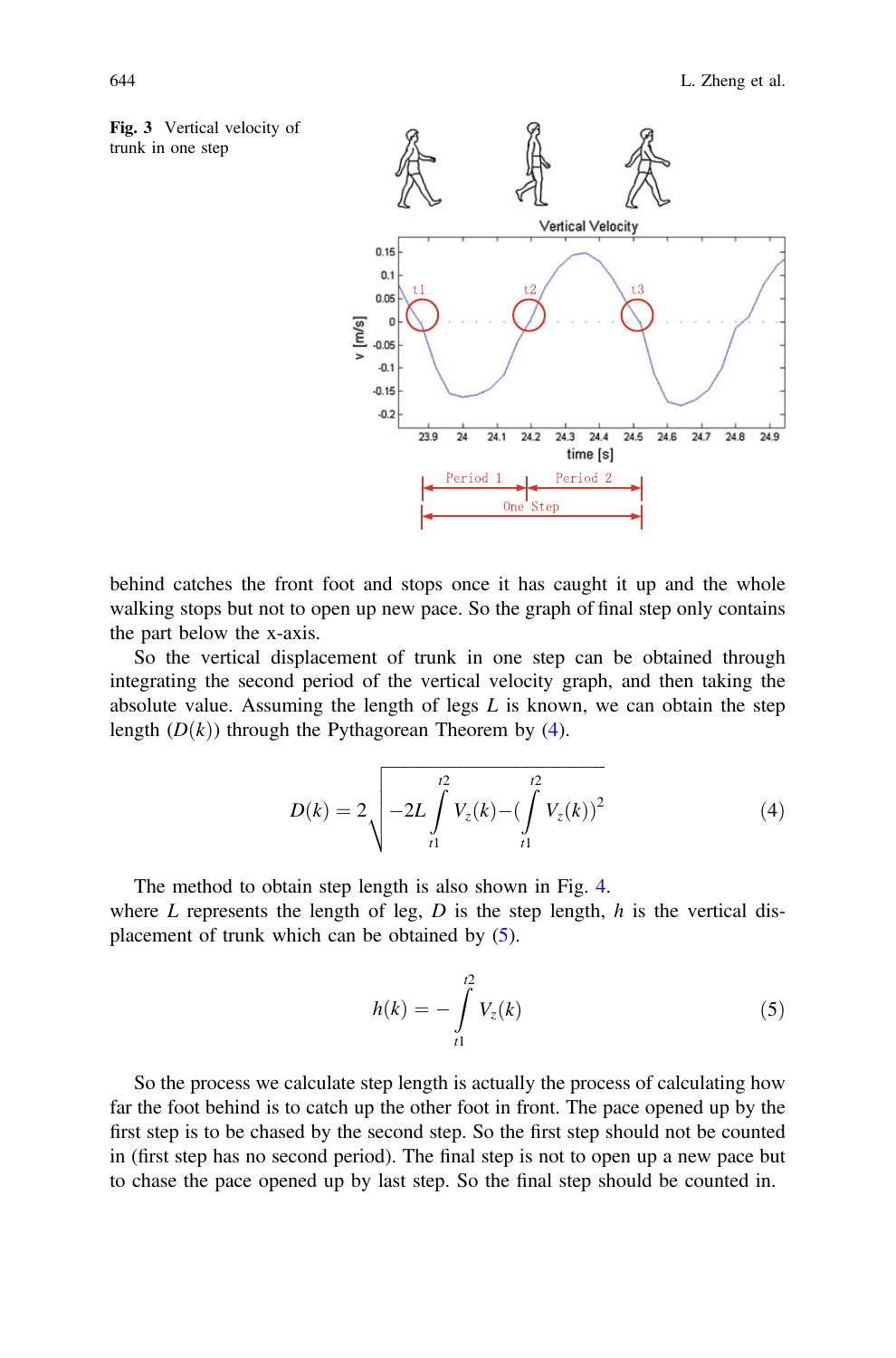<span id="page-7-0"></span>A Smartphone Based Hand-Held … 645

Fig. 4 Vertical velocity of trunk in one step



## 2.5 Trajectory Calculation

Gyroscope measured angular velocity is converted to Euler angles through the quaternion in real time to obtain the heading angle of each sampling point. Because we have obtained length of every step in previous job, what to do next is to calculate coordinate of every step. The method is shown in (6).

$$
\begin{bmatrix} x(k+1) \\ y(k+1) \end{bmatrix} = \begin{bmatrix} x(k) \\ y(k) \end{bmatrix} + D(k+1) \times \begin{bmatrix} \sin(Yaw(k+1)) \\ \cos(Yaw(k+1)) \end{bmatrix}
$$
 (6)

where  $x(k)$  and  $y(k)$  represent the coordinate of steps,  $D(k)$  represents the step length of the kth step,  $Yaw(k)$  represents the heading angle of kth step.

#### 3 Experiment and Results

We use the Android smartphone as a carrier to acquire the phone built-in sensors data, to do real-time trajectory computing and to display the trajectory on screen. HTC Droid DNA is used in experiments, which is equipped with accelerometer BMA250, gyroscope InvenSense MPL Gyro, and virtual gravity sensor. The pedestrian in the experiment is a 24 years old male with leg length of 0.96 m, and he walks through a building with the smartphone held on hand static to trunk. The data are recorded at 25 Hz clock rate. All the experiments were conducted at the 6th floor of No.2 Research Building in Haiyun Park of Xiamen University. The experimental data are record in text format and can be found at GitHub.<sup>1</sup>

<sup>&</sup>lt;sup>1</sup>All the experimental data can be found at: [https://github.com/ECG-XMU/SmartPhoneIndoorLocation-](https://github.com/ECG-XMU/SmartPhoneIndoorLocation-Dataset)[Dataset.](https://github.com/ECG-XMU/SmartPhoneIndoorLocation-Dataset)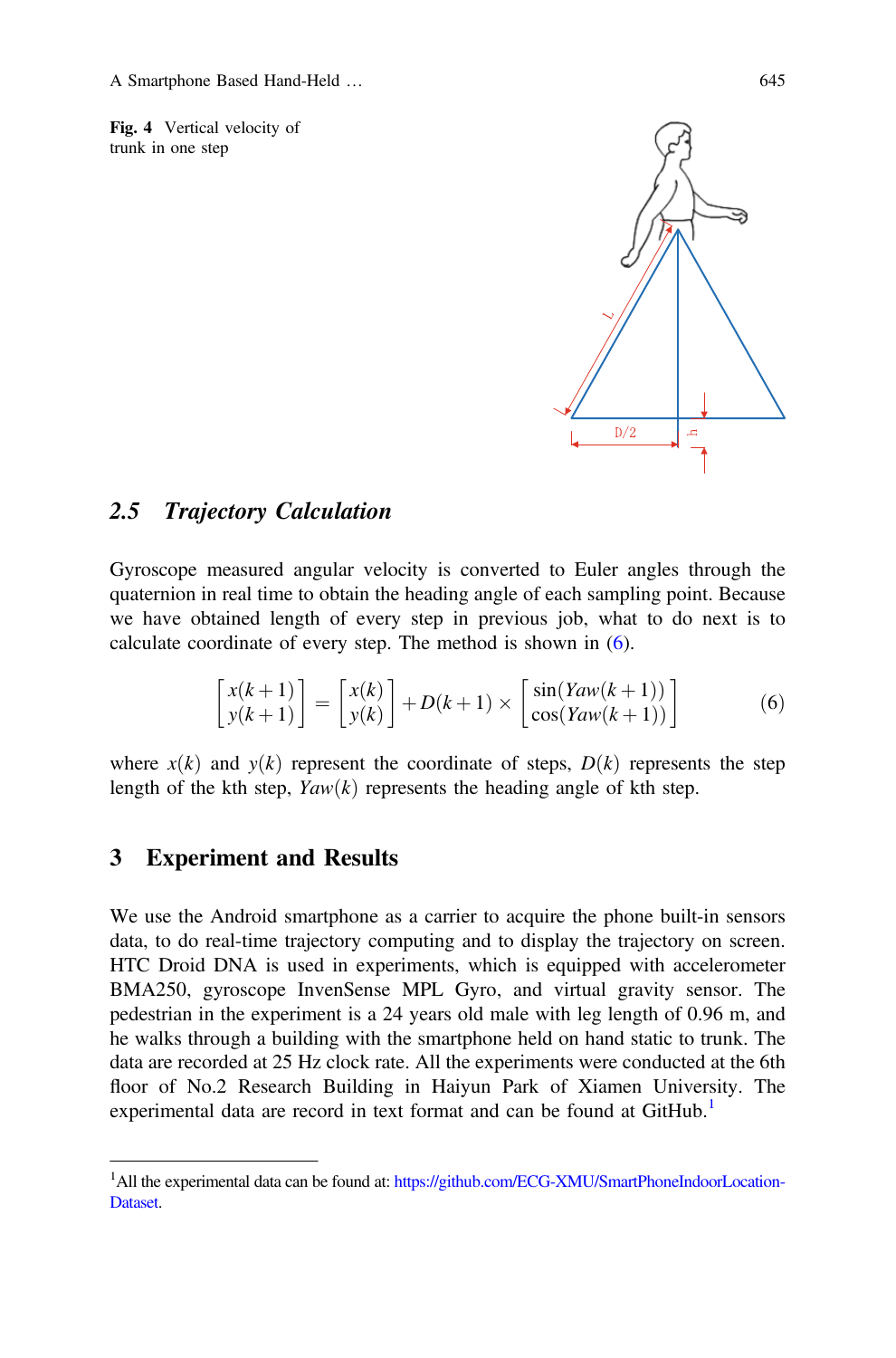### <span id="page-8-0"></span>3.1 Simulation of ZUPT and Kalman Filter

One experiment was conducted for detecting the two time of zero vertical velocity and to eliminate the drift error. The pedestrian in the experiment walked in a normal pace.

Using the data collected, the calculated vertical linear velocity and the moments ZUPT triggered were shown in Fig. 5.

We use +1 and −1 as the threshold of vertical linear acceleration to detect zero vertical velocity (the red line in the first graph of Fig. 5). As we can see in the second graph of Fig. 5, almost all the zero vertical velocity moments were detected (we use 1 to mark the heel-touch-ground event, and 2 to mark the stance event).

After obtaining zero vertical velocity moments, Kalman filter was applied to eliminate the drift error of sensors and to calculate the vertical velocity. We extract the calculated vertical velocity data of the experiment from beginning to about 22 s of time to show the power of ZUPT in Fig. 6.



Fig. 5 The calculated vertical linear velocity and the moments ZUPT triggered



and without ZUPT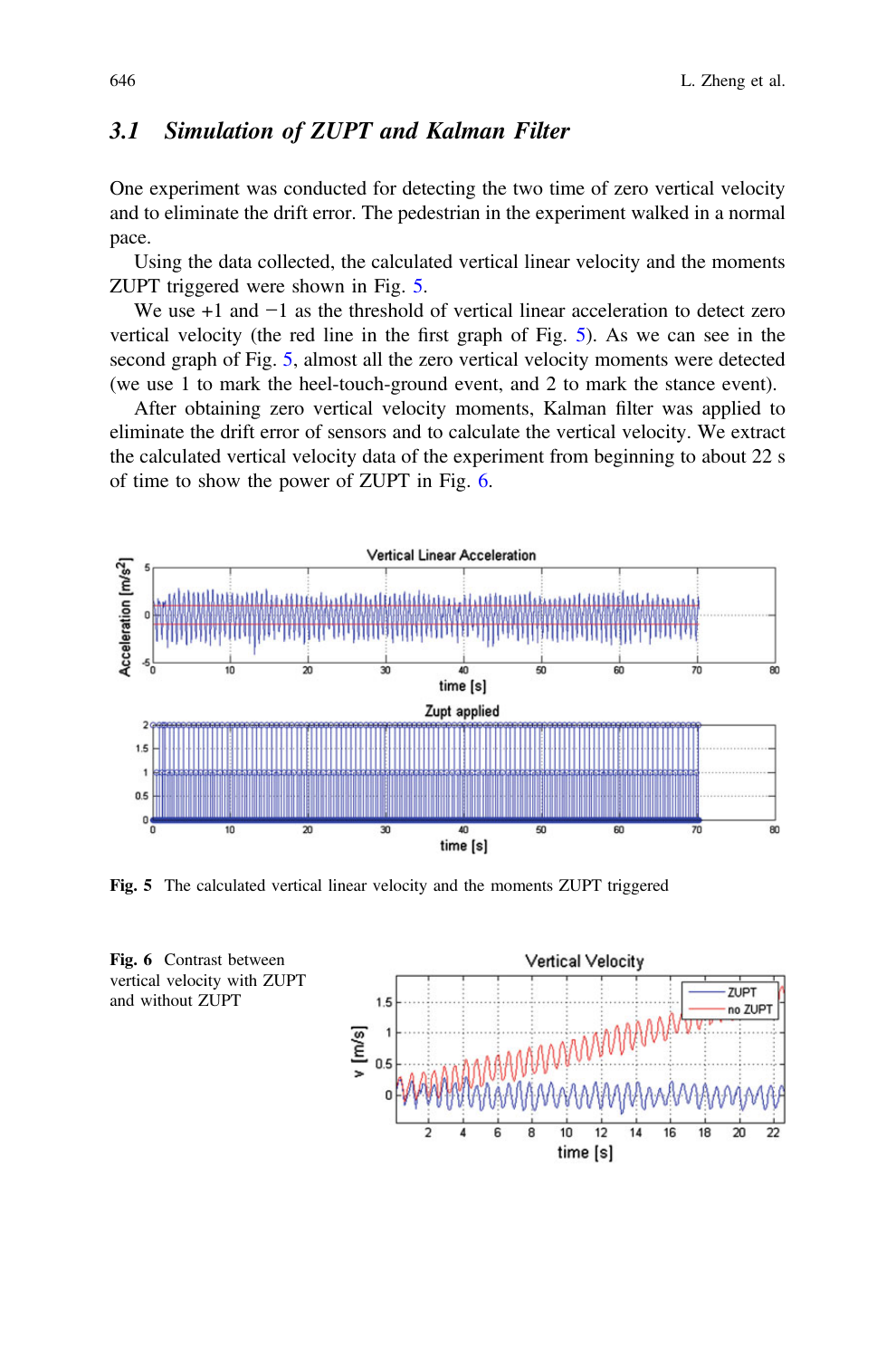As shown in Fig. [6,](#page-8-0) the ZUPT limits the vertical velocity changing range around zero. It has successfully eliminated drift error of accelerator and greatly enhanced vertical velocity accuracy.

#### 3.2 Simulation of Step Length

To verify the performance of the step length calculation, an experiment was carried out. The participant walked from the left side of the building to the right side of the building, then turned back and entered the room 605. The whole path contains four turnings including two clockwise turnings and two anticlockwise turnings. Figure 7 shows calculated vertical velocity, the vertical displacement (integral of vertical velocity) and the step length of the experiment.

As can be seen from data in Fig. 7, vertical displacement of each step fell roughly between 0.025 and 0.05 m, and length of each step fell about 0.55 m, which is consistent with the physiological parameters with a male walking at normal speed whose leg length is 0.96 m [[19\]](#page-12-0).

Four phases marked in Fig. 7 represent four turnings along the path. The first two turnings are anticlockwise turnings and the other two are clockwise turnings. As shown in Fig. 7, the step lengths computed while making turnings were significantly smaller than the straight ones, this is consistent with the observation from daily walking.

After the first experiment, another set of three experiments were conducted under same environment to compare the distance of tracks measured by the system and the tape. The three experiments are walking in rectangle, straight and free walking. The distance data collected are presented in Table [1](#page-10-0).

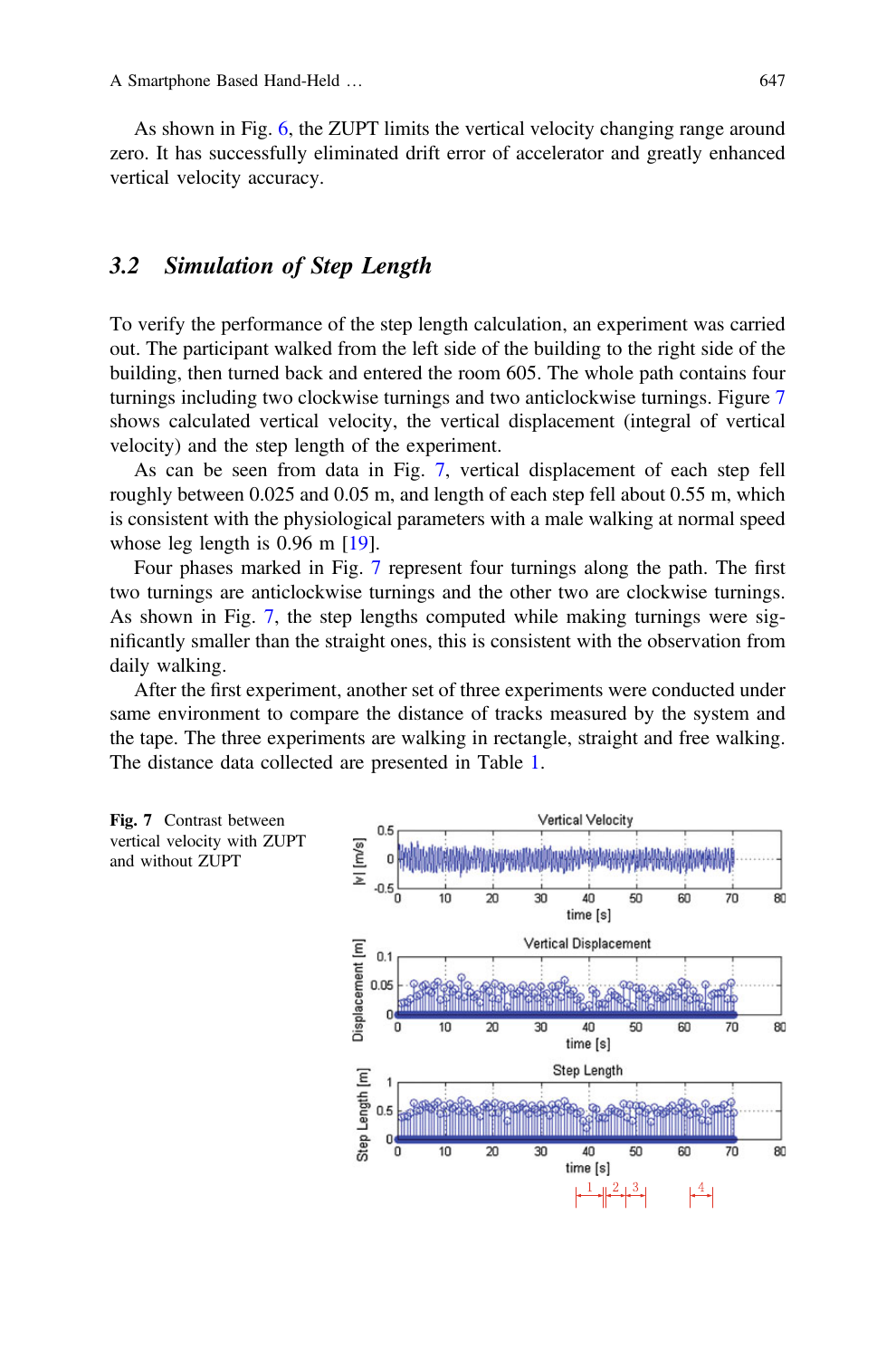<span id="page-10-0"></span>

| <b>Table 1</b> The distance |                         | Rectangle Straight |         | Free walking |
|-----------------------------|-------------------------|--------------------|---------|--------------|
| measured in given tracks    | Real distance (m)       | 78                 | 37.2    | 38.7         |
|                             | Distance calculated (m) | 76.9485            | 36.7204 | 38.1859      |
|                             | Error rate $(\% )$      | 1.35               | 1.29    | 1.33         |

where

$$
Error rate = \frac{|True distance - Distance calculated|}{True distance}
$$
\n(7)

According to the results, the maximum error rate is 1.35 %, and the average error rate is 1.32 %. So the distances tracked using the system matched the real track within a small variant.

#### 3.3 Experiment of Participant Navigation

In this experiment, the participant held the smartphone on hand relatively stable to his trunk, walking from one side of 6th floor of No.2 Research Build straightly to the other side of building along the corridor. Then, the participant turned left (1), made a big turn till he changed the direction thoroughly and then kept walking. Before reaching the wall, he turned left (2) slightly until backed to the path he has walking. Then he turned right (3) to walk straightly on the previous path but only in the opposite direction. Finally, when he arrived at the door of room 605, he turned

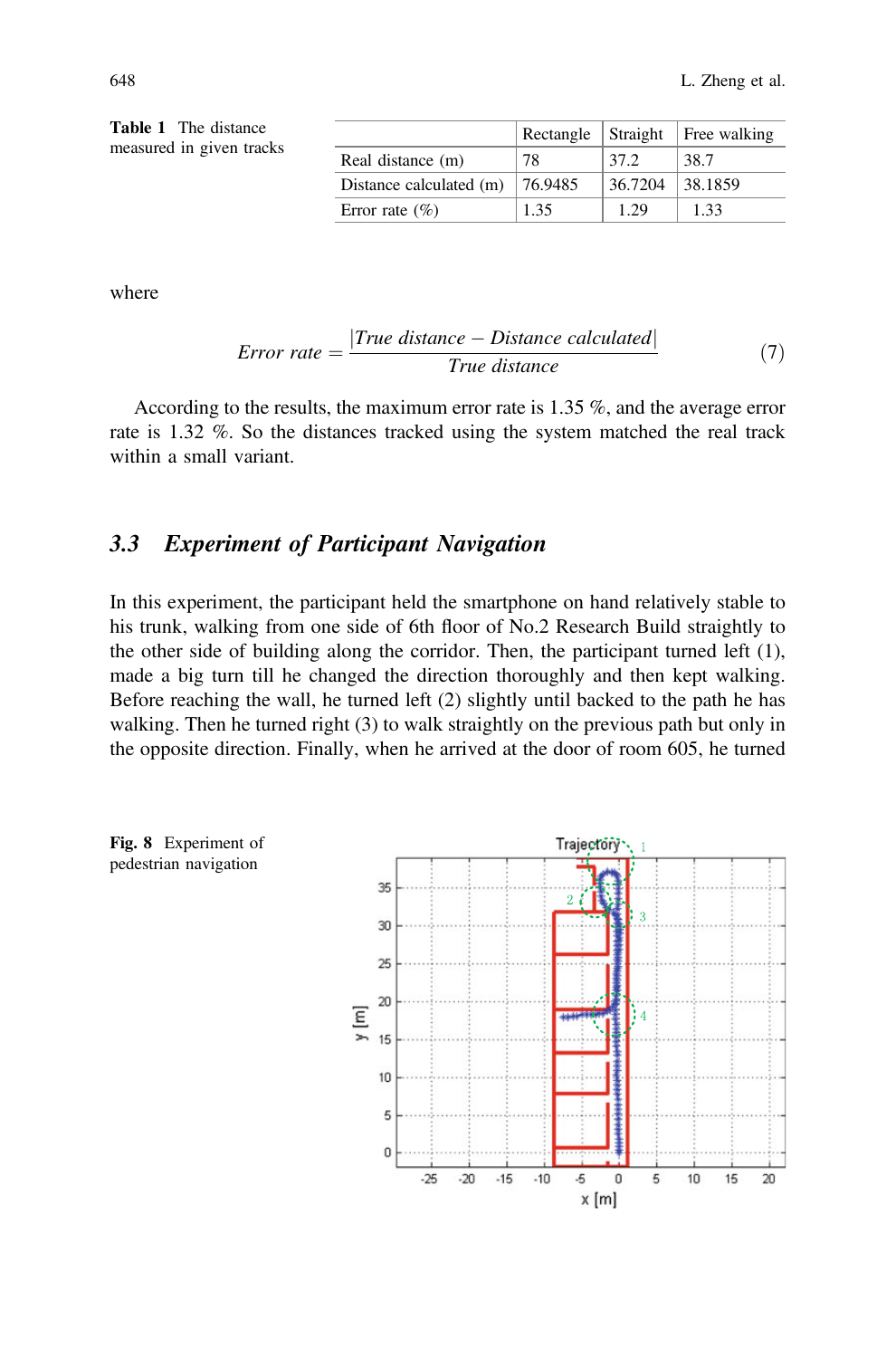<span id="page-11-0"></span>right (4) and entered the room, walked by the wall till he reached the far end of the room. The paths are shown in Fig. [8](#page-10-0).

In the experiment, the distance of whole real track is 65.3 m, and the distance of measured whole track is 64.3355 m, the error is about 1.5 %. It can be concluded that the system achieved a reasonable accuracy and the measured track matches the real track.

## 4 Conclusion

This paper presented an algorithm for indoor positioning using a hand-held smartphone. We developed a method to detect the two times of zero vertical velocity through acceleration and gravity, and to correct the vertical velocity through a Kalman filter. The Pythagorean Theorem is applied to calculate the step length by vertical velocity. The main contribution of this paper is that we obtained high precision results with common hand-held smartphone common on market. The experimental results showed that we successfully achieved indoor positioning without any infrastructural information sources and this result demonstrated that the algorithm could be used in smartphone indoor navigation. Further work will be carried out to evaluation the system with more participants and in different indoor environments. The implementation of a downloadable mobile application will also be undertaken.

Acknowledgment This work was supported by the Natural Science Foundation of China (NSFC, No. 61201196).

#### References

- 1. Ojeda L, Borenstein J (2007) Personal dead-reckoning system for GPS-denied environments. In: Proceedings of IEEE international workshop safety, security rescue robot, pp 1–6
- 2. Alvarez JC, Gonzalez RC, Alvarez D, Lopez AM, Rodriguez-Uria J (2007) Multisensor approach to walking distance estimation with foot inertial sensing. In: Proceedings of IEEE 29th annual international conference engineering in medicine and biology society, pp 5719–5722
- 3. Dippold M (2006) Personal dead reckoning with accelerometers. In: Presented at the 3rd international forum applied wearable computing, Bremen, Germany
- 4. Eric F (2005) Pedestrian tracking with shoe-mounted inertial sensors. Proc IEEE Comput Graph Appl 25:38–46
- 5. Jimenez AR, Seco F, Prieto C, Guevara J (2009) A comparison of Pedestrian dead-reckoning algorithms using a low-cost MEMS IMU. In: Proceedings on IEEE international symposium on intelligent signal processing, pp 37–42
- 6. RaúlFeliz EZ, García-Bermejo JG (2009) Pedestrian tracking using inertial sensors. J Phys Agents 3:35–42